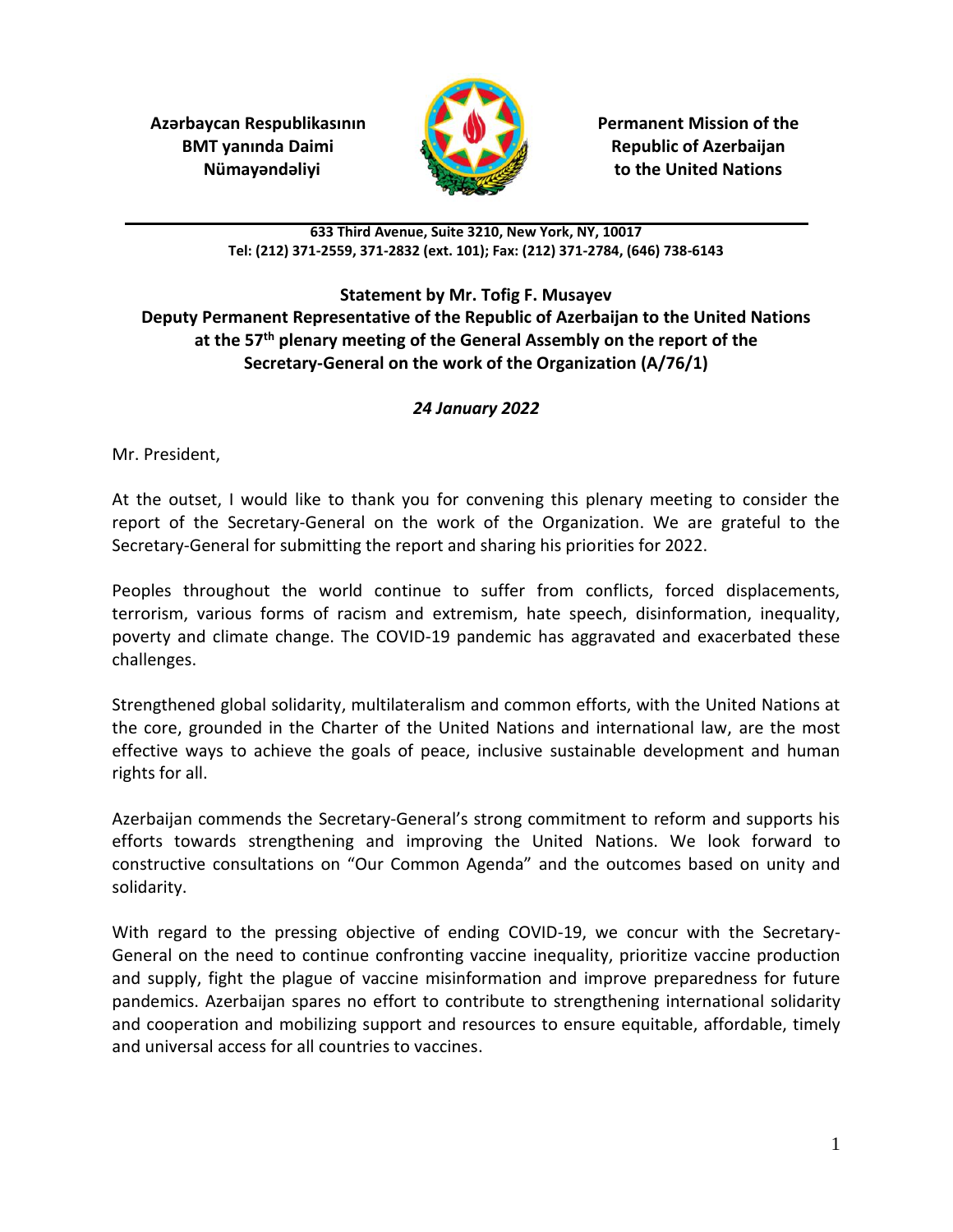The 2030 Agenda for Sustainable Development provides a clear and universal road map for building a fair globalization and transforming economies and societies to ensure that no one is left behind. However, the growing divergence, imbalances and division between developed and developing countries necessitate much greater urgency, ambition and investment to reach our goals and targets.

Mr. President,

The scale and nature of sustaining peace call for closer strategic and operational partnership between the United Nations, Governments and other key stakeholders, complying with national sovereignty and taking into account national priorities and policies of States.

The purposes and principles of the Charter of the United Nations constitute the foundational framework in international relations. They are universally binding and remain as important as ever for the maintenance of international and regional peace and security and the promotion of sustained economic growth, sustainable development, human rights and justice.

Azerbaijan has seriously suffered from the devastating effects of the aggression committed against it, at the core of which were groundless territorial claims, misinterpretation of international law, fabricated historical narratives and racist motivations. A significant part of the sovereign territory of my country, namely, the former autonomous province of mountainous Garabagh, seven surrounding districts and some exclaves, was seized in the early 1990s and remained under unlawful occupation for nearly thirty years, in clear violation of international law and the relevant Security Council resolutions.

Serious breaches of international humanitarian law amounting to war crimes, crimes against humanity and acts of genocide were committed in the course of the aggression. The scale of violations and destructions demonstrates the clear intent and purpose to terrorize, kill and expel Azerbaijani civilians.

Conflict resolution efforts conducted under the auspices of the Organization for Security and Cooperation in Europe yielded no results. Attempts of the aggressor to consolidate the status quo resulting from the unlawful use of force and colonize the seized territories under the cover of the ceasefire and the peace process could in no way be reconciled with the objectives of a negotiated settlement.

As a result of the 44-day war in autumn 2020, Azerbaijan put an end to the occupation and the almost three-decades-old armed conflict has been resolved.

Immediately after the end of the war, Azerbaijan has prioritized the reinforcement of its international borders, the rehabilitation and reconstruction of the liberated territories and the restoration of housing, essential services and transportation and communication infrastructure there to ensure the safe return of the displaced population and high standard of living. We appreciate the assistance of the United Nations and Member States to that effect.